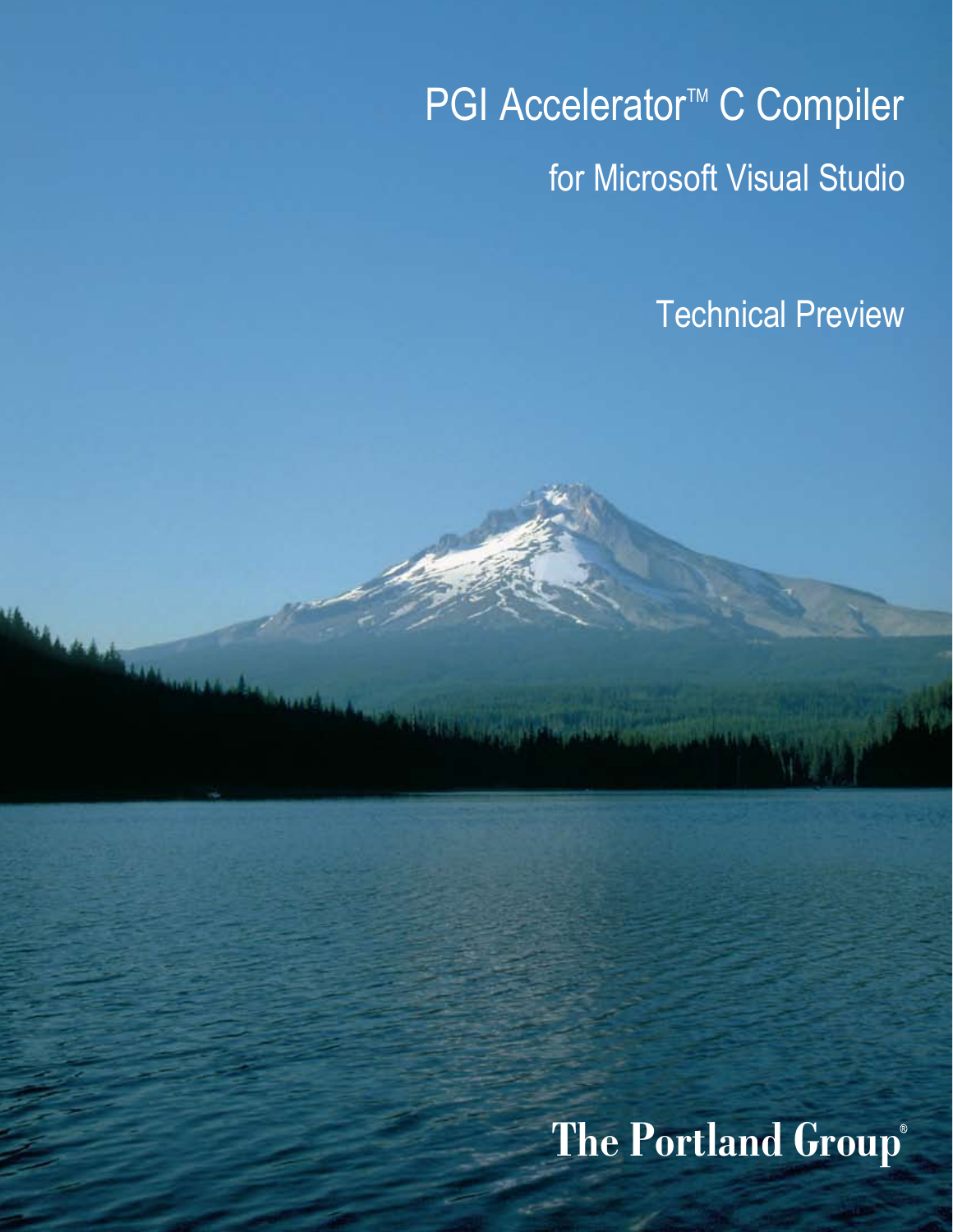Copyright © 2010 NVIDIA Corporation. All rights reserved.

The Portland Group® Two Centerpointe Drive Lake Oswego, OR 97035 www.pgroup.com

.

**ID: 1469**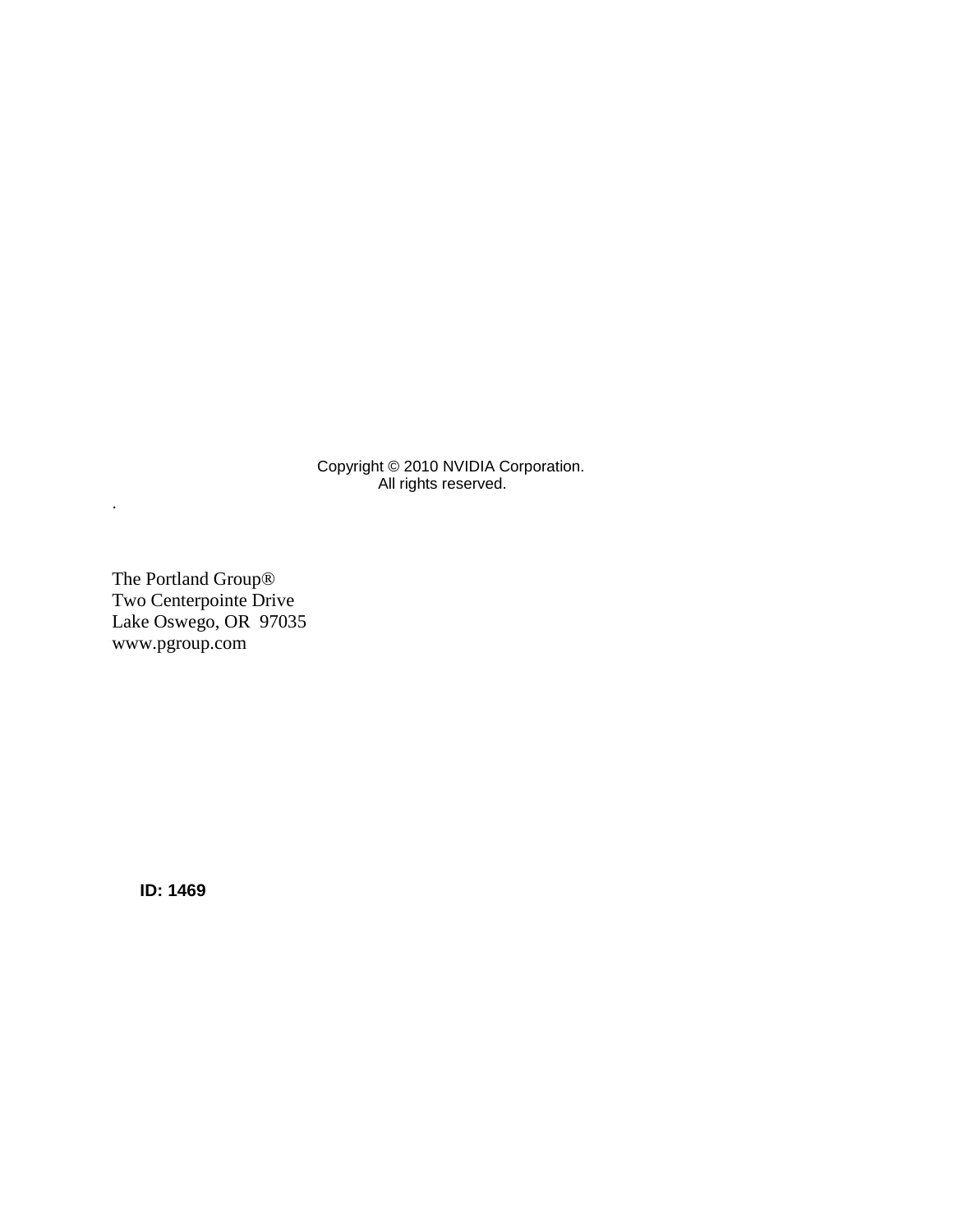## **Contents**

| $\mathbf{1}$   |       |  |  |
|----------------|-------|--|--|
|                | 1.1   |  |  |
|                | 1.2   |  |  |
|                | 1.3   |  |  |
| 2              |       |  |  |
|                | 2.1   |  |  |
|                | 2.2   |  |  |
|                | 2.3   |  |  |
|                | 2.3.1 |  |  |
|                | 2.3.2 |  |  |
|                | 2.4   |  |  |
|                | 2.5   |  |  |
|                | 2.6   |  |  |
|                | 2.7   |  |  |
|                | 2.8   |  |  |
|                | 2.8.1 |  |  |
|                | 2.8.2 |  |  |
|                | 2.9   |  |  |
| 3              |       |  |  |
|                | 3.1   |  |  |
|                | 3.2   |  |  |
|                | 3.3   |  |  |
|                | 3.4   |  |  |
| $\overline{4}$ |       |  |  |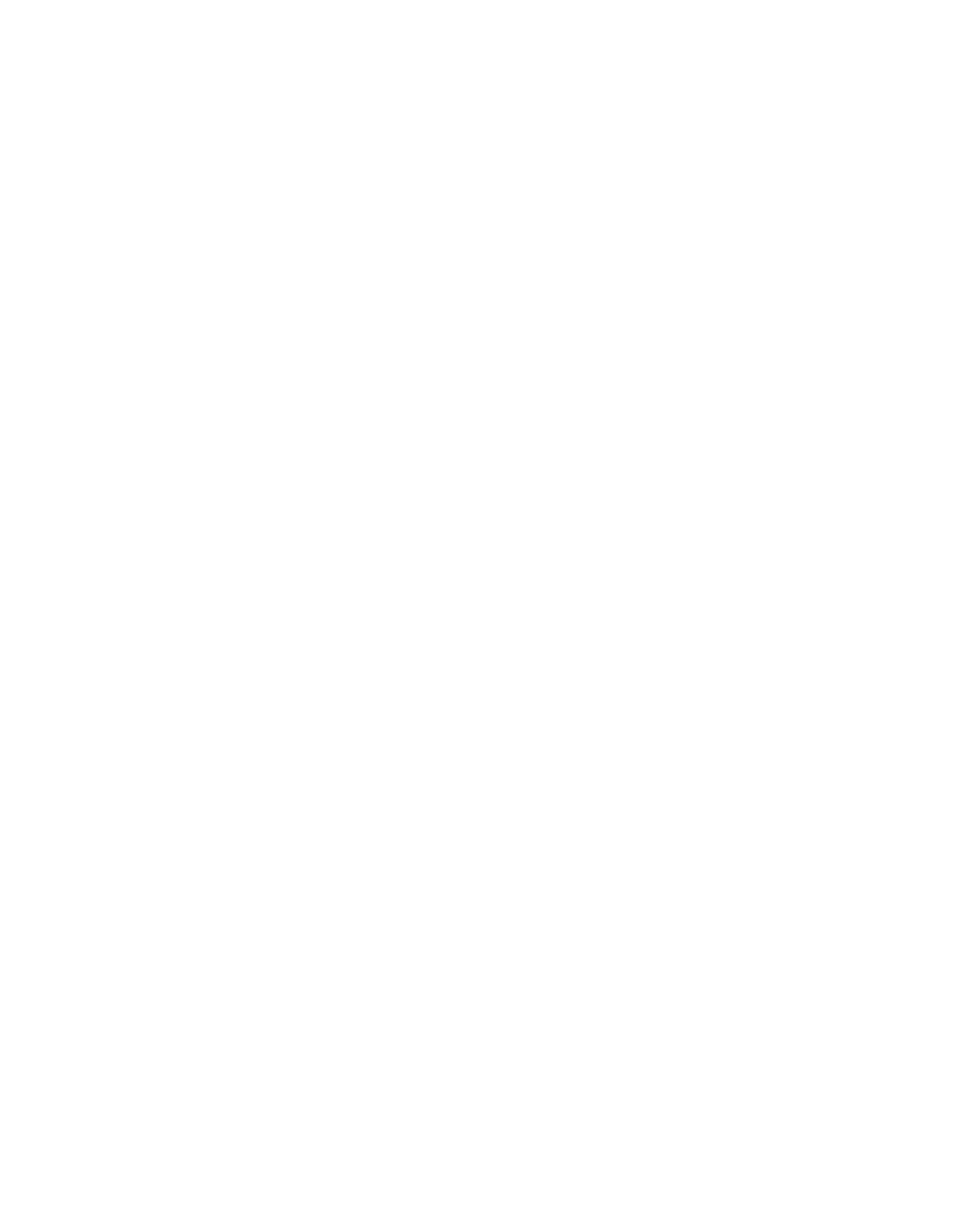## 1 Introduction

This document provides a brief overview of the PGI Accelerator C Compiler Technical Preview Release and how to begin using it within Microsoft Visual Studio.

You must have the C++ language in Microsoft Visual Studio 2008 installed on your system prior to installing the PGI Accelerator C Compiler plug-in. The plug-in is not currently supported on Visual Studio 2010.

The PGI Accelerator C Compiler plug-in includes the PGI Accelerator C compiler and the NVIDIA CUDA Toolkit. It does not include the CUDA driver which you must download and install separately if you intend to run applications compiled with the PGI Accelerator C compiler.

## 1.1 Structure of This Document

This document has four chapters:

- Chapter 1 provides an overview.
- Chapter 2 is how to get started using the PGI Accelerator C Compiler plug-in.
- Chapter 3 contains restrictions and limitations.
- Chapter 4 is contact information.

Details about the capabilities and hardware in NVIDIA GPUs are available in the appropriate NVIDIA documentation.

## 1.2 Licensing

The software is licensed under the PGI Technical Preview Program. Licensing terms are outlined in the documents describing that program.

#### 1.3 References

- PGI Accelerator programming model information and general information about the accelerator is available online at[: www.pgroup.com/resources/accel.htm.](http://www.pgroup.com/resources/accel.htm)
- *PGI Compiler User's Guide* and *PGI Reference Guide*, included with this release.
- *NVIDIA CUDA™ Programming Guide*, NVIDIA, Version 2.1, 12/8/2008. Available online at [www.nvidia.com/cuda.](http://www.nvidia.com/cuda)
- *NVIDIA CUDA Compute Unified Device Architecture Reference Manual,* NVIDIA, Version 2.0, June 2008. Available online a[t www.nvidia.com/cuda.](http://www.nvidia.com/cuda)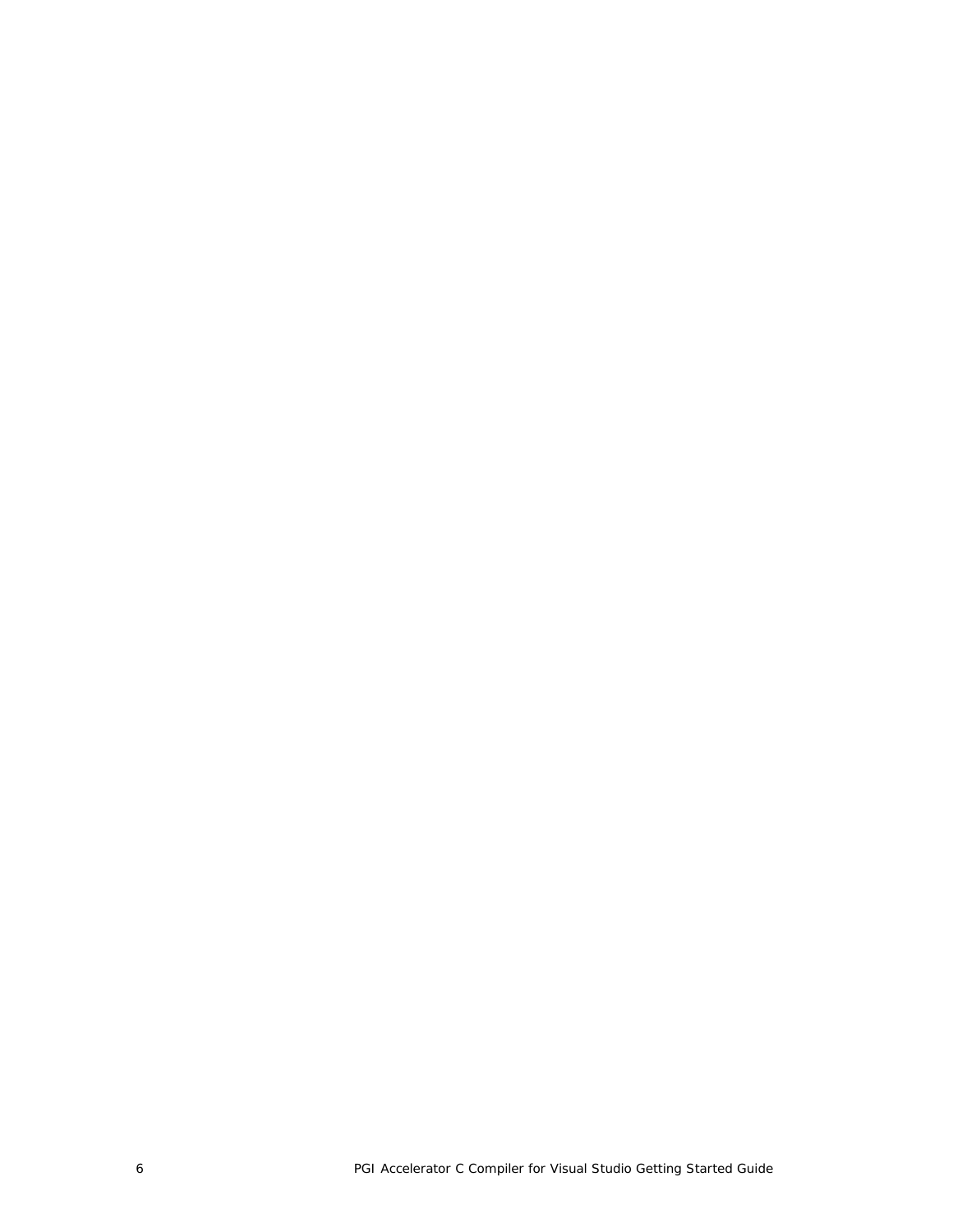## 2 Using the PGI Accelerator C Compiler

This chapter contains an outline of the steps to follow to enable and use the PGI Accelerator C compiler in a VC++ project. The process involves five steps:

- 1) Enable the Custom Build Rule.
- 2) Set the Tool property to PGI Accelerator C Compiler.
- 3) Set the PGI Accelerator C properties.
	- a. Enable Accelerator compilation.
	- b. Set the Target Architecture property.
- 4) Add Libraries for Linking.
- 5) Build.
- 6) Enable Runtime DLLs for Execution.
- 7) Run.
- 8) Debug.

For examples that demonstrate this process, refer to the Samples section.

## 2.1 Enable the Custom Build Rule

Access to the PGI Accelerator C compiler in a VC++ project is available by using a custom build rule. To enable this custom build rule within Visual Studio:

- 1. Right-click your project in the solution explorer and select "Custom Build Rules..."
- 2. In the Available Rule Files box, look for "PGI Accelerator C Compiler."
- 3. Check the box next to this rule.

*Note*. You must do this process for every project in which you want access to the PGI Accelerator C compiler.

## 2.2 Set the PGI Accelerator C Compiler as the Tool

You have to set the compiler on a file-by-file basis. Once the custom build rule is enabled, you will be able to select the PGI Accelerator C Compiler as the tool to use to compile a given file. To do this, follow these steps:

- 1. Select the file you wish to compile with the PGI Accelerator C compiler.
- 2. Right-click on this file in the solution explorer and select "Properties."
- 3. Look for the Tool property on the file's General property page.
- 4. In the Tool property's drop-down box, select PGI Accelerator C Compiler.
- 5. Click Apply.

*Important*: The PGI Accelerator C compiler only accepts C code. It will not process C++.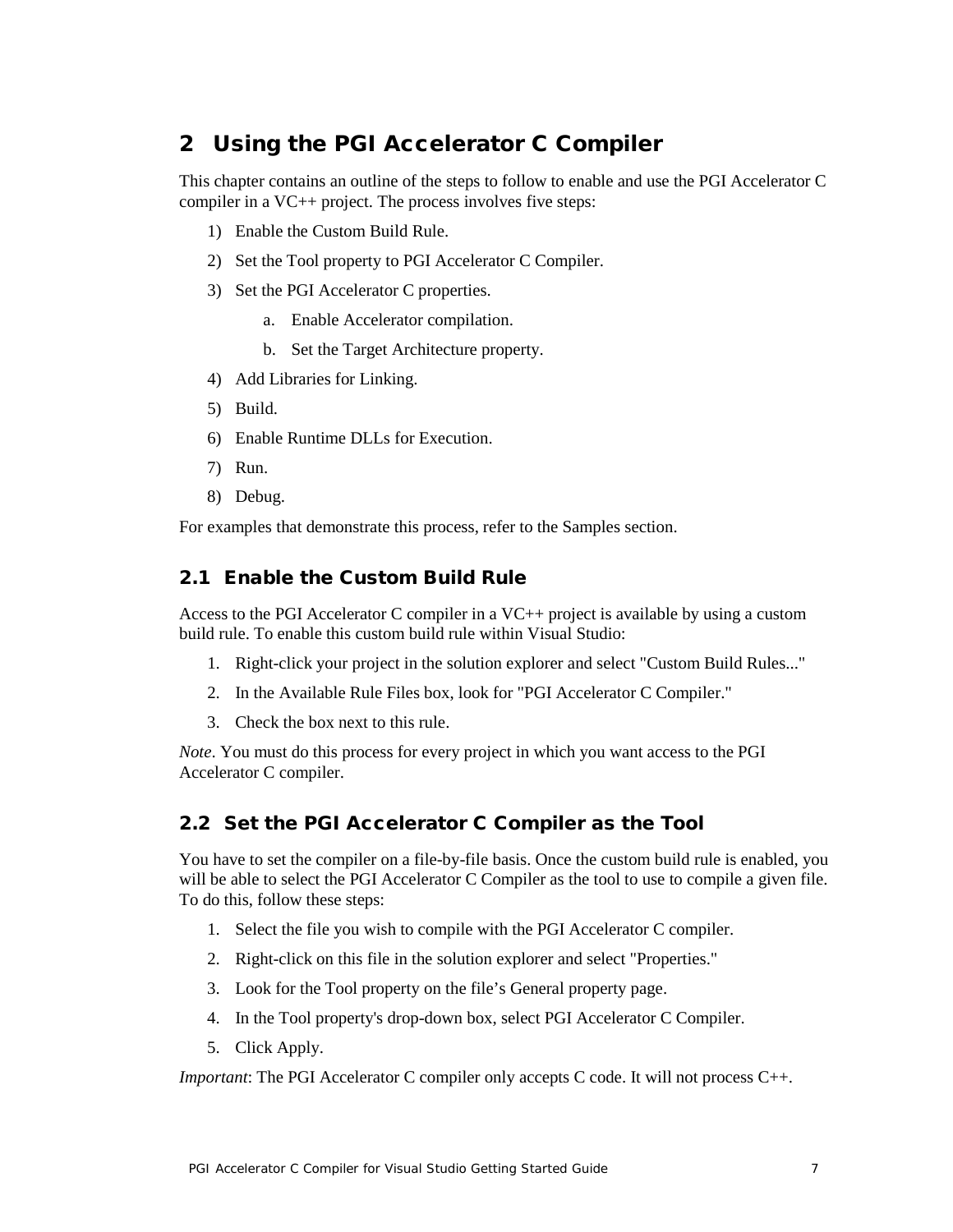## 2.3 Set the PGI Accelerator C Properties

To set the PGI Accelerator C properties to enable accelerator compilation, use the PGI Accelerator C Compiler property pages.

#### **2.3.1 Enable Accelerator Compilation**

A good way to start is to enable the following two properties on the Target Accelerators property page:

- Enable PGI Accelerator Directives
- NVIDIA: Accelerate

#### **2.3.2 Select Target Architecture**

Make sure that the Target Architecture property on the General property page is set to a value that matches that of the current Visual Studio Platform.

For example, if the current platform is Win32, then the Target Architecture property should be set to "Compile for 32-bit target."

#### 2.4 Add Libraries for Linking

The PGI runtime libraries are required to enable linking. There are two steps to adding libraries:

1. Add the library path to the Linker | General | Additional Library Directories property. This path looks similar to this:

| OS. | <b>VS Platform</b> | Library path                                |
|-----|--------------------|---------------------------------------------|
| x86 | Win32              | $C:\Program Files\PGI\win32\11.0\lib$       |
| x64 | Win32              | C:\Program Files $(x86)\PGI\win32\11.0\lib$ |
| x64 | x64                | $C:\Program Files\PGI\win64\11.0\lib$       |

2. Add the actual PGI libraries to the Linker | Input | Additional Dependencies property. To do this, you might use something similar to the following:

|                      | <b>CPU</b>                     | <b>GPU</b><br>$(-ta)$                                  | $GPU + OpenMP$<br>$(-ta - mp)$                           |
|----------------------|--------------------------------|--------------------------------------------------------|----------------------------------------------------------|
| <b>All Platforms</b> | libpgmg.lib<br>libpgc.lib      | libacc1.lib<br>libpgmg.lib<br>libpgc.lib<br>ws2 32.lib | libacc1mp.lib<br>libpgmg.lib<br>libpgc.lib<br>ws2 32.lib |
| For Win32 Add        | libpgsse1.lib<br>libpgsse2.lib | libpgsse1.lib<br>libpgsse2.lib                         | libpgsse1.lib<br>libpgsse2.lib                           |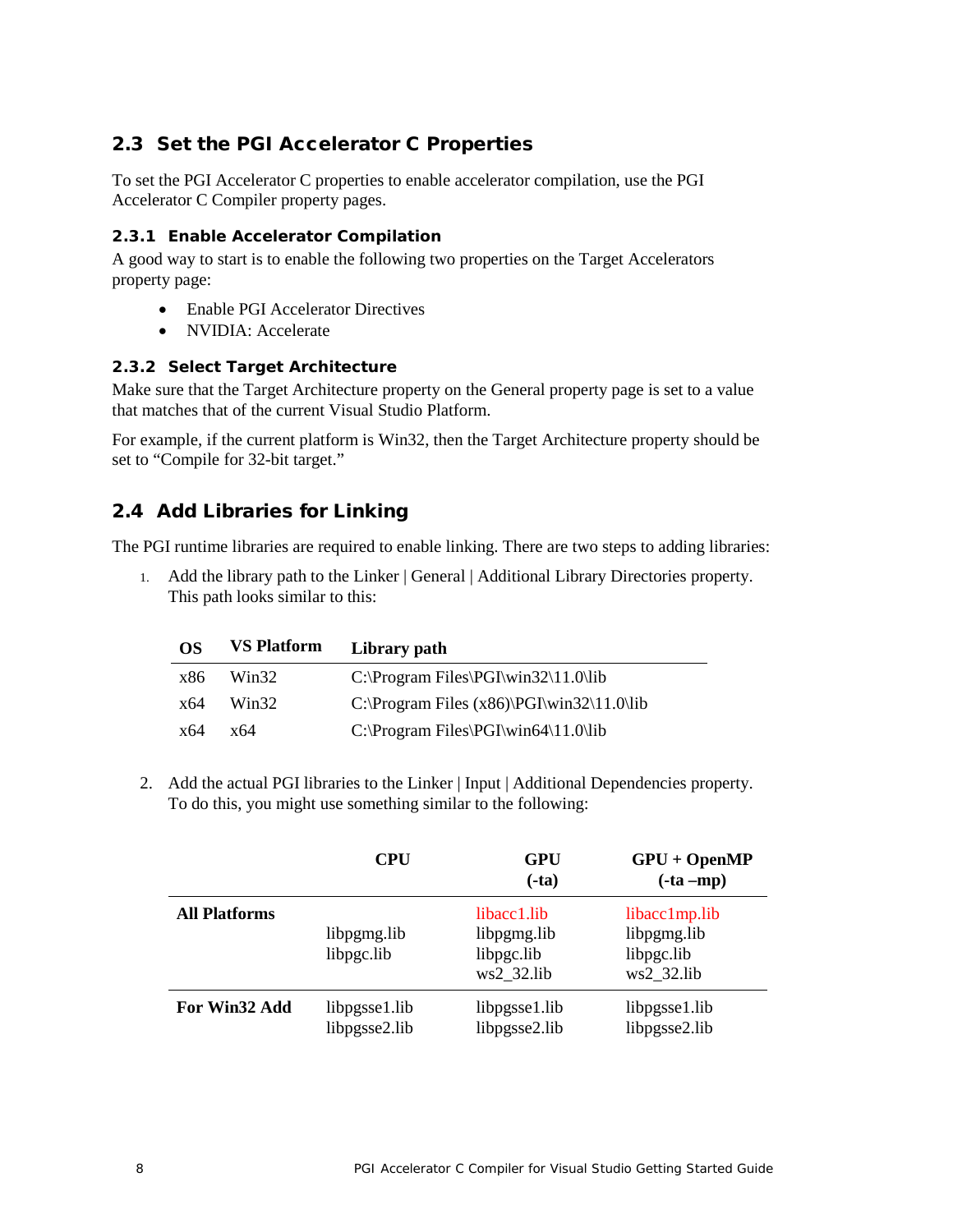#### 2.5 Build

Build the Solution as you normally would. For example, Build | Build Solution.

#### 2.6 Enable Runtime DLLs for Execution

When executing, the application containing accelerator kernels uses the PGI runtime accelerator DLLs. In order to use these DLLs, the application must be able to find them first.

To enable execution from within Visual Studio, add the path to the PGI runtime DLLs to the startup project's Debugging | Environment property. For example, you would use:

| OS. | <b>VS Platform</b> | Path to the PGI runtime DLLs                                        |
|-----|--------------------|---------------------------------------------------------------------|
| x86 | Win32              | Path=C:\Program Files\PGI\win32\11.0\bin;%Path%                     |
| x64 | Win32              | Path=C:\Program Files $(x86)\PGI\win32\11.0\binom{1}{0}fin$ ;%Path% |
| x64 | x64                | Path=C:\Program Files\PGI\win64\11.0\bin;%Path%                     |

If the PGI runtime DLLs are not found during execution, you will see a message to that effect.

#### 2.7 Run

Once the solution has built successfully and the PGI runtime is accessible, execute the application as usual from within Visual Studio. For example, Debug | Start Without Debugging or Ctrl+F5.

#### 2.8 Debug

There are two choices for debugging a solution built using VC++ and the PGI Accelerator C compiler. The first option is to use the VC++ debugger which is invoked as usual via Debug  $\vert$ Start Debugging or F5. The second option is to use the PGI debug engine which is invoked using Debug | Start PGI Debugging.

The VC++ debugger supports debugging in VC++ compiled code. It does not support debugging in PGI compiled code or code running on a GPU.

The PGI debugger supports debugging in both VC++ compiled code and PGI compiled code. It does not, however, support debugging code running on a GPU. Only host code debugging is supported at this time.

#### **2.8.1 Compile for Debugging**

The best debugging experience is typically obtained when an application is built with debug information enabled. The PGI Accelerator C Compiler | General property page contains a Debug Information Format property. By default, this property is set to Disabled. Two other options are available that enable the generation of debug information. Using one of these options should improve the debugging experience when using the PGI debug engine.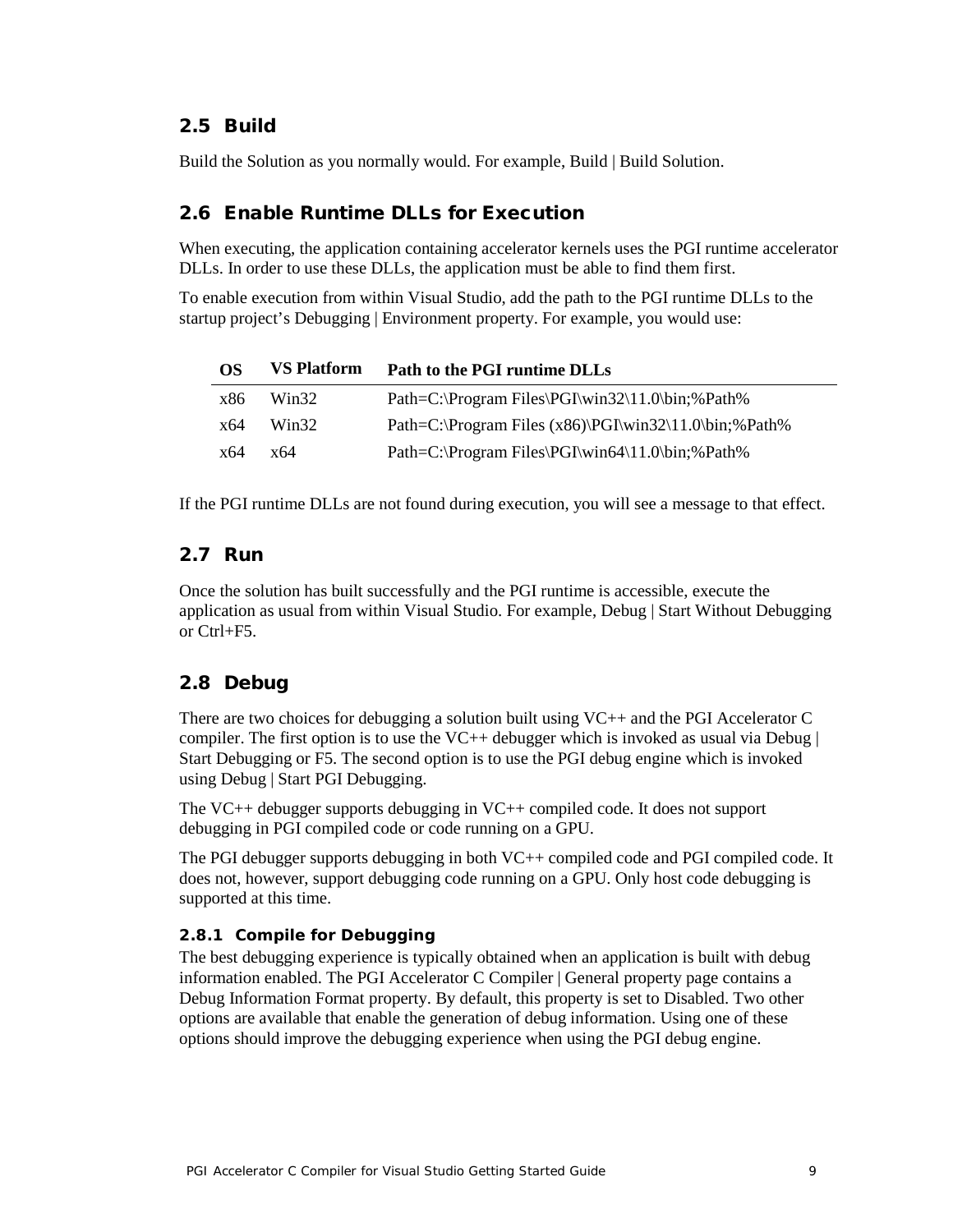#### **2.8.2 Link for Debugging**

The VC++ Linker | Advanced | Randomized Base Address property should be set to Disable Image Randomization when creating an application to be debugged by the PGI debug engine. This release of the PGI debug engine does not provide consistent debugging support for images with randomized base addresses.

#### 2.9 Samples

The installation of the PGI Accelerator C compiler plug-in contains a sample Visual Studio solution containing a VC++ project using the PGI Accelerator programming model directives.

To use the samples, follow these steps:

1. Locate the sample directory for your OS:

|  | <b>OS</b> | <b>Sample Directory</b> |
|--|-----------|-------------------------|
|--|-----------|-------------------------|

x86 C:\Program Files\PGI\win32\11.0\samples

x64 C:\Program Files\PGI\win64\11.0\samples

2. Open the Solution corresponding to the version of Visual Studio with which you are working:

#### **VS Solution Directory**

2008 PGIAccelC\_08

 *Tip*. You may want to copy the directory containing the solution to a working area of your choice.

- 3. Select Build | Solution to build the solution.
- 4. Set the Debugging | Environment properties for each Platform and Configuration in your solution as specified in Section 2.6.

*Note*. If you skip this step, the application you build will not run correctly.

5. Select Debug | Start Without Debugging to run the application.

*Important*. The sample does not run in the Win32 | Debug configuration in this release.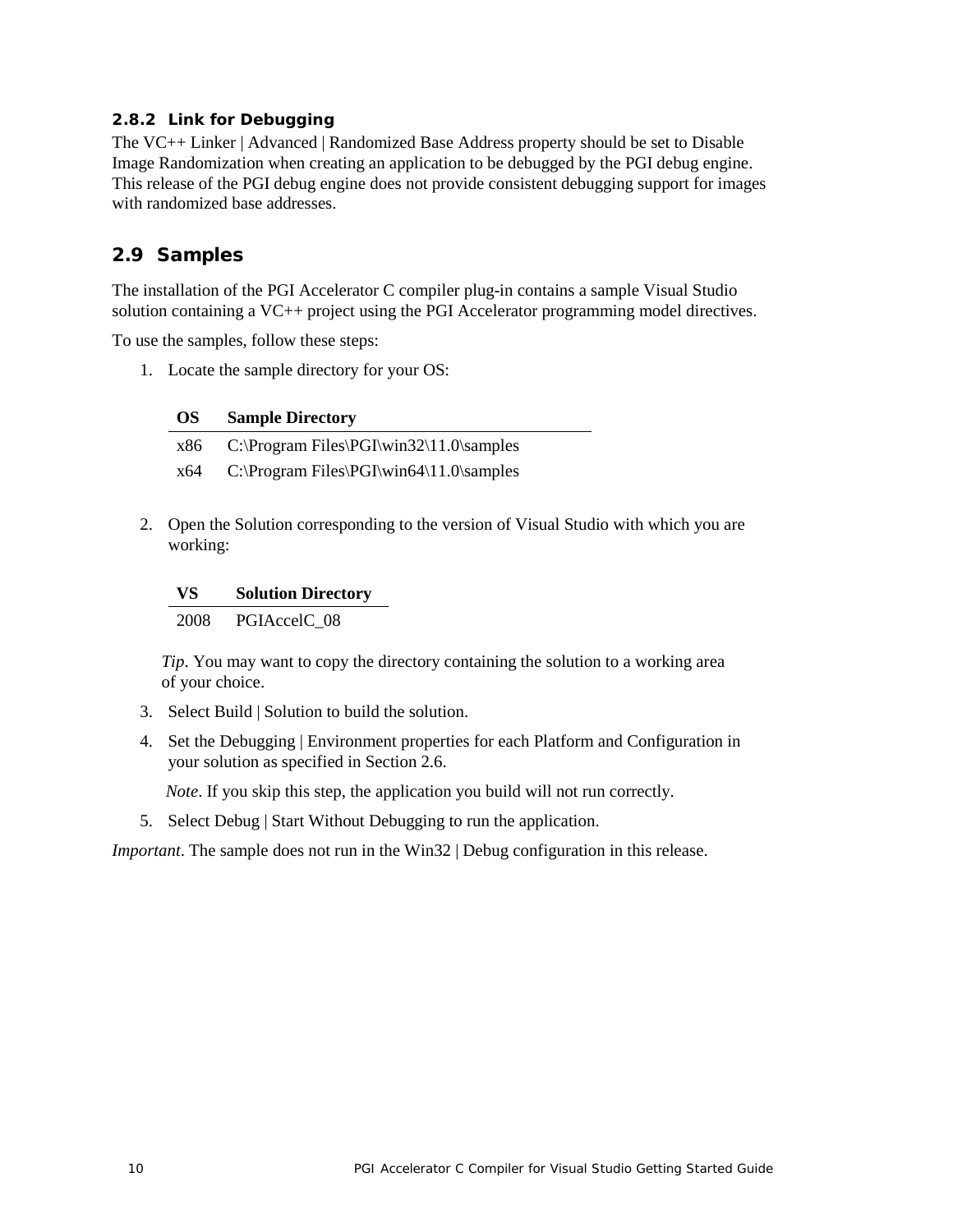## 3 Limitations and Additional Information

This chapter contains limitations of and additional information related to the Technical Preview version of PGI Accelerator C Compiler for Visual Studio.

## 3.1 Co-Installation

Installation of the Technical Preview software with PGI Visual Fortran and/or PGI Workstation is supported.

## 3.2 File Dependencies

The PGI Accelerator C Compiler custom build rule does not calculate dependency information automatically.

For example, if file.c includes file.h and file.h is changed, file.c will not be rebuilt unless file.c has also changed.

## 3.3 Debugging

The PGI debug engine supports debugging code running on the host but does not currently support debugging code running on the device (GPU).

## 3.4 Additional Resources

The latest version, 1.3, of the *PGI Fortran & C Accelerator Programming Model* specification is available online in the Additional Resources section of [www.pgroup.com/resources/accel.htm.](http://www.pgroup.com/resources/accel.htm)

The PGI Accelerator C compiler can only compile files containing ANSI C99 source code. It cannot process C++ code. This limitation and other porting considerations are outlined in the *Accelerating Visual C++ Applications on GPUs* article published as part of the September 2010 version of the *PGInsider* newsletter and can be found online at [www.pgroup.com/resources/articles.htm#pginsider.](http://www.pgroup.com/resources/articles.htm#pginsider)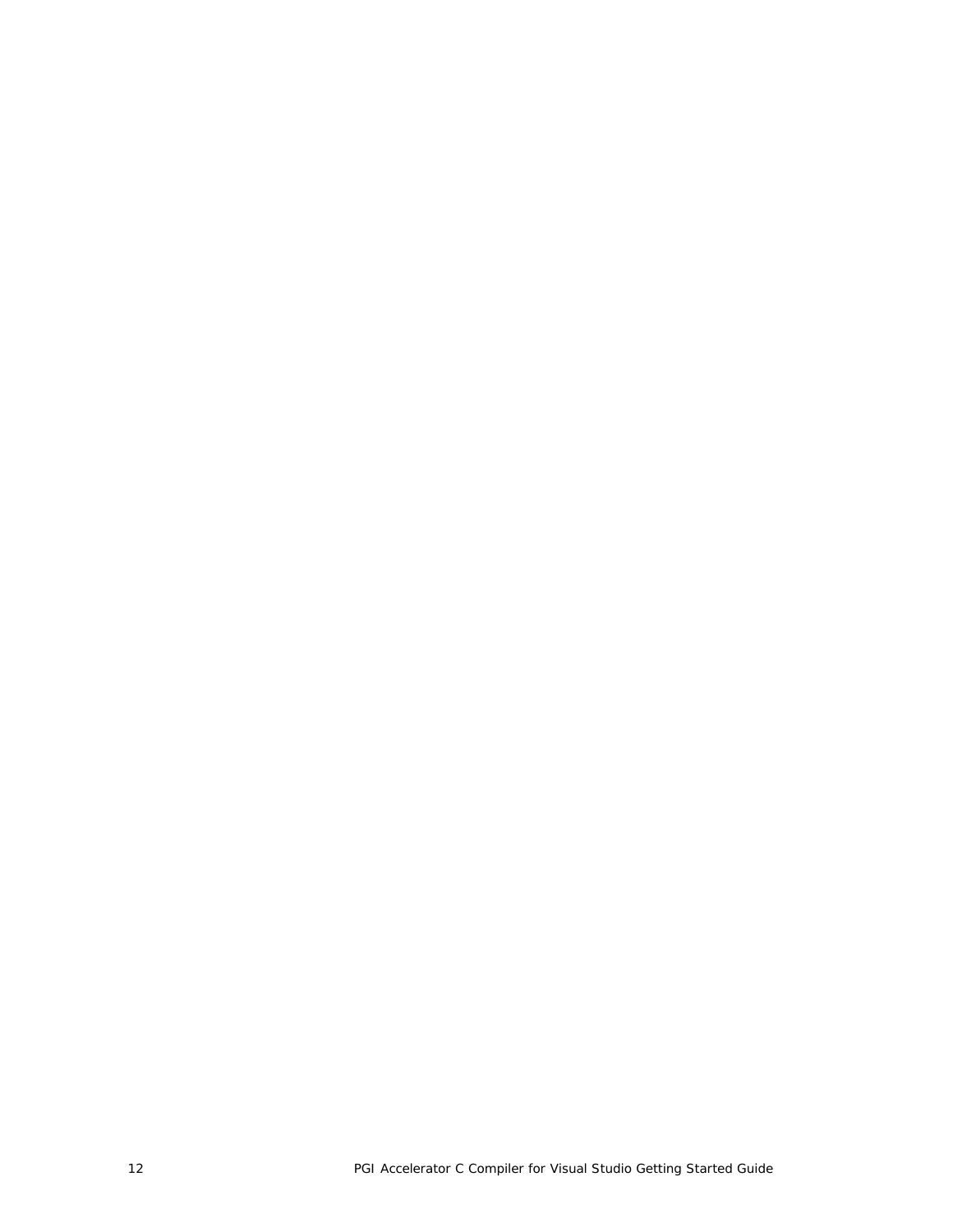## 4 Contact Information

You can contact The Portland Group at:

The Portland Group STMicroelectronics, Inc. Two Centerpointe Drive Lake Oswego, OR 97035 USA

The PGI User Forum is monitored by members of the PGI engineering and support teams as well as other PGI customers. The forum newsgroups may contain answers to commonly asked questions. Log in to the PGI website to access the forum:

www.pgroup.com/userforum/index.php

Or contact us electronically using any of the following means:

Fax +1-503-682-2637 Sales sales@pgroup.com Support trs@pgroup.com WWW www.pgroup.com

All technical support is by email or submissions using an online form at [www.pgroup.com/support.](http://www.pgroup.com/support)

Phone support is not currently available.

Many questions and problems can be resolved at our frequently asked questions (FAQ) site at [www.pgroup.com/support/faq.htm.](http://www.pgroup.com/support/faq.htm)

PGI documentation is available at [www.pgroup.com/resources/docs.htm.](http://www.pgroup.com/resources/docs.htm)